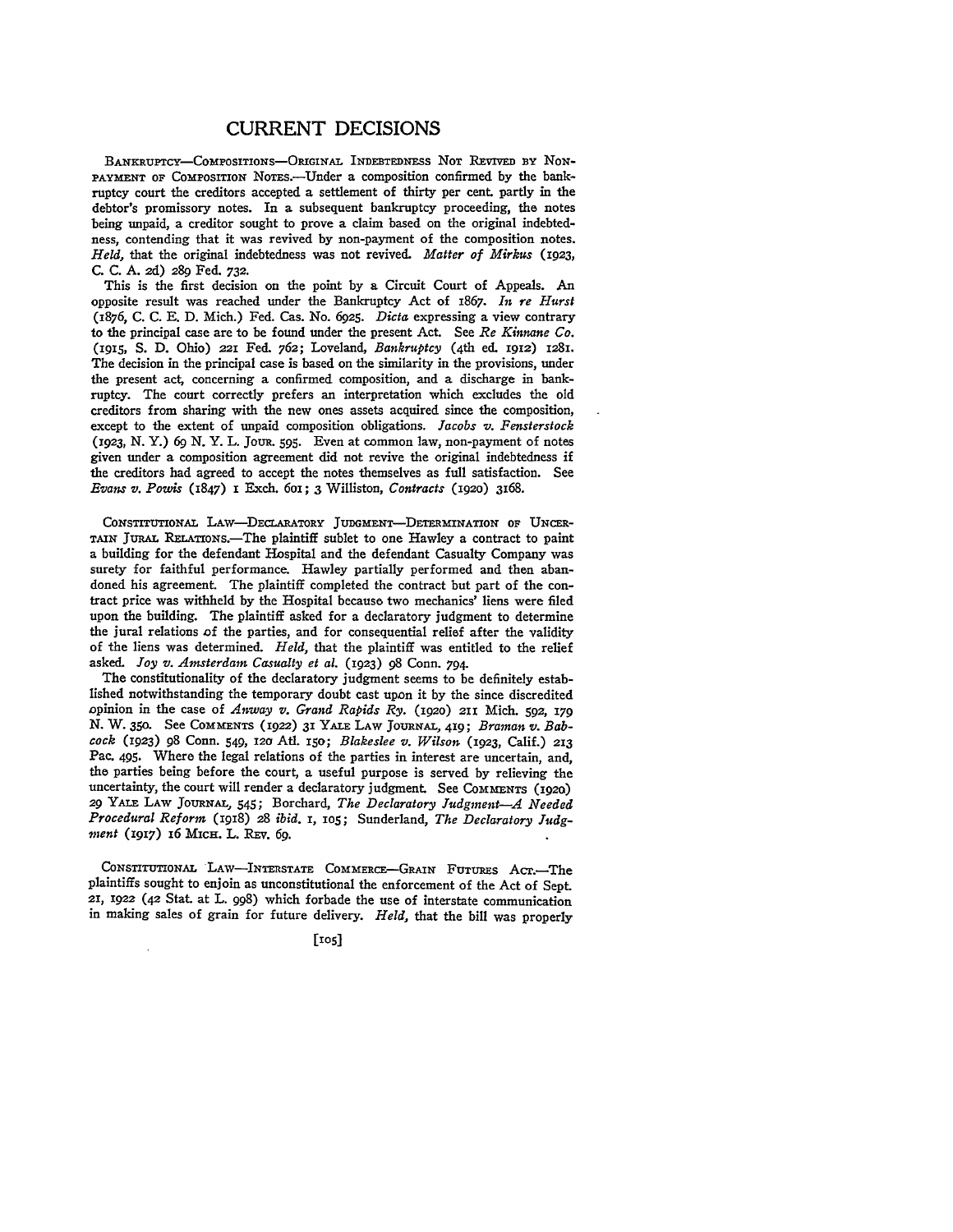dismissed. *Boa,-d of Trade of Chicago v. Olsen* (1923) *262* U. S. **I,** 43 Sup. Ct. 470.

In holding that the flow of grain through Chicago is interstate commerce notwithstanding a local change of title, the Supreme Court has carried out a practical conception of commerce as a current or movement of commodities across state lines. The court properly held that a manipulation of the market has a direct relation to this movement. *Swift & Co. v. United States* (9o5) <sup>196</sup> U. **S.** 375, **25** Sup. Ct. **276;** *Stafford v. Wallace* (1922) 258 U. **S.** 495, 42 Sup. Ct. 397; *cf. Lemke v. Farmers' Grain Co.* **(1922) 258** U. S. **50,** 42 Sup. Ct. **244.**

CONSTITUTIONAL LAw-SPECIAL ASSESSMENTS-LEGISLATIVE POWER **To DETER-MINE** EXTENT **OF** DRAINAGE DISTRac.-The legislature established a drainage district including the plaintiff's land and assessed lands within the district for the benefit of the Bronx Valley Sewer. **N.** Y. Laws, 1917, ch. 646. No benefit could accrue to the plaintiff without" the construction of a connecting sewer. *Held,* that the assessment was valid. *The Valley Farms Co. v. County of Westchester* (923, U. **S.)** 43 Sup. Ct. 261.

The federal limitation on the power of the state legislatures to make or lay the conditions of special assessments prohibits only purely arbitrary action. *Houck v. Little River Drainage District* **(1915) 239** U. S. 54, 36 Sup. Ct. **58;** *Miller & Lux v. Sacramento & San Joaquin Drainage District* (1921) 256 U. S. *129,* 41 Sup. Ct. 404. For a discussion of the constitutionality of special assessments in general, see Page and Jones, *Taxation by Assessment* **(I909)** ch. V; (igi6) 14 MICH. L. REV. 419.

CONTRAcTs-ExPREss **CONDITIONS** PRECEDENT-PERFORMANCE **RENDERED** IMPOS-SIBLE **BY** OTHER PARTY.-The defendant contracted to supply the plaintiff with automobiles for resale, and to pay an additional discount provided the contract remained in force a full year and provided also that the plaintiff took his full allotment. Either party could cancel the contract on five days' notice. Before the expiration of the year, but after the plaintiff had taken his allotment, the defendant cancelled the contract. The plaintiff sued to recover the additional discount. *Held,* that he could not recover. *Superior Motor Co. v. Chevrolet Motor Co.* (1923, Kan.) **212** Pac. ioo.

Although the obvious purpose of the conditions was accomplished the court nevertheless insists upon a strict performance of all express conditions precedent. See 2 Williston, *Contracts* (1920) sec. 668; *cf. Kelso and Co. v. Ellis* (1918) **224** N. Y. 528, **121** N. E. 364. The plaintiff cannot set up impossibility of performance caused by the defendant's exercise of his power of cancellation. See Williston, *op. cit. supra,* sec. *677;* Corbin, *Conditions in the Law of Contracts* **(1919)** 28 YALE LAW **JOURNAL,** 739; Ashley, *Conditions in Contract* **(19o5)** 14 **YALE** LAW **JOURNAL, 424;** Corbin, *Supervening Impossibility of Performing Conditions Precedent* (1922) 22 CoL L. REv. 421.

CONTRAcTS-THImD PARTY BENEFICIARIES-DONEE-BENEFIcIARY **ALLOWED** TO AcQUIRE IMMUNITY FROM SuiT.-One Bagdan assigned a promissory note made by the defendant to the plaintiff with the express condition that he not demand payment within one year. The defendant refused to pay on demand within the year and the plaintiff sued on the note. The defendant set up the agreement for the extension of time. The plaintiff's demurrer to this defense on the ground that the defendant was not a party to the agreement was sustained and the defendant appealed. *Held,* that the demurrer should be overruled. *Baurer v. Devenes* **(1923,** Conn.) 121 Ati. **566.**

The decision of the instant case definitely places Connecticut among the great majority of states adopting the better view that donee-beneficiaries may sue on

**106**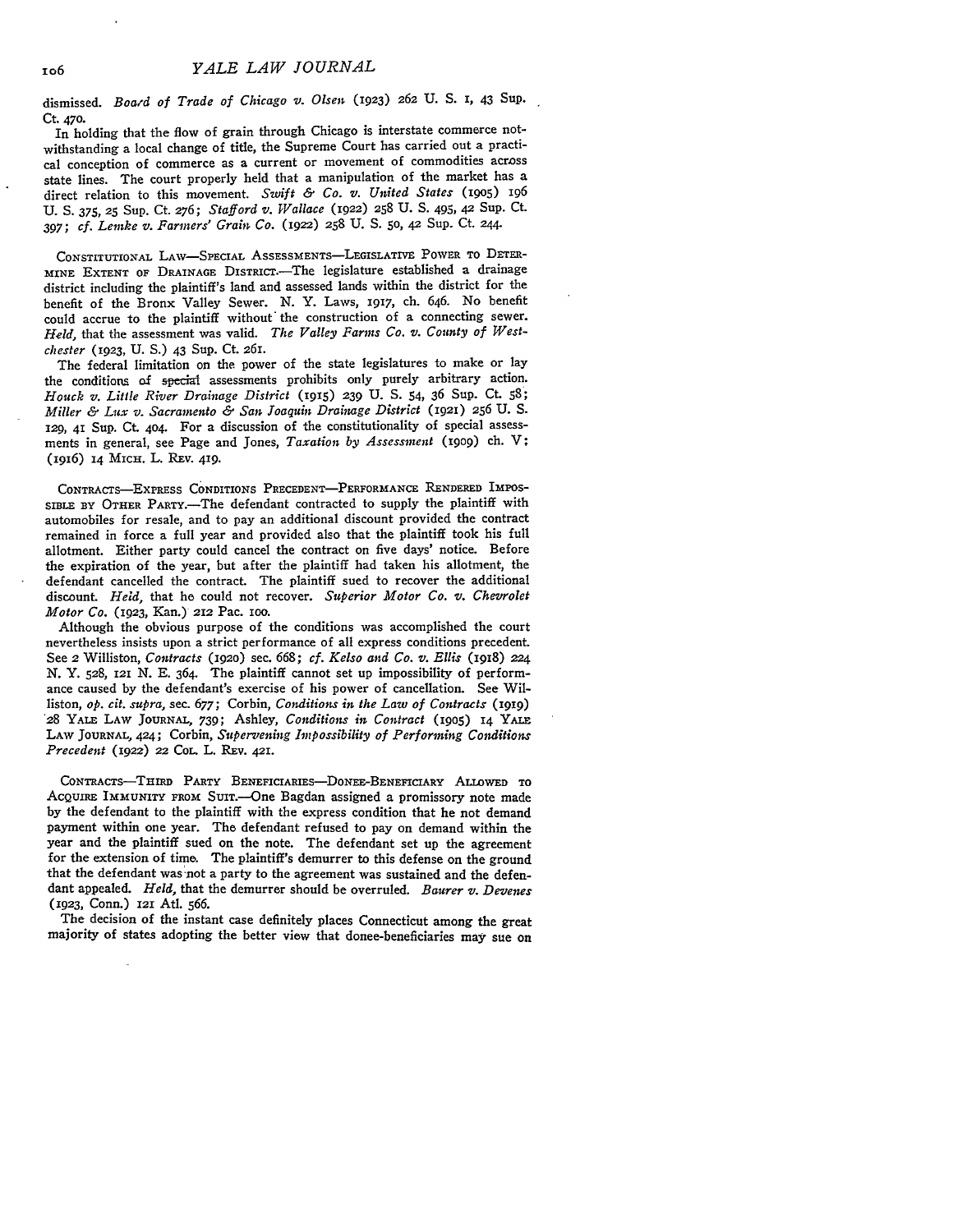**-** a contract. See Corbin, *Contracts for the Benefit of Third Persons* (I918) **27 YALE LAW JOURNAL,** io68; Whittier, *Contract Beneficiaries* **(1923) 32 YALE LAW JoURNAI, 790.** It is doubtful if Connecticut has ever denied such a power to a donee-beneficiary. See Corbin, *Contracts for the Benefit of Third Persons in Connecticut (1922)* **31 YALE LAW JOURNAL,** 489. The instant case, however, is not one of conferring on **a creditor a power to sue,** but of conferring on a debtor an immunity from suit within the stipulated time.

**FEDERAL PRAcrcE-INJuNcTIoN BASED UPON CONSTITUTIONALITY** OF **STATUTE-**NUMBER **OF JUDGES** REQuIRED.-The plaintiffs, corporations furnishing natural gas to consumers, alleging that the rates established by the orders of the Corporation Commission were confiscatory, asked for injunctions on the ground that the orders were unconstitutional. *Held*, that although the constitutionality of the orders and not of a statute was involved, the cases were within section 266 of the Judicial Code requiring a hearing by three judges. *Oklahoma Gas Co. U. Russell* (1923, **U. S.)** 43 **Sup.** Ct **353.**

The United States Supreme Court expressly construed section **266** of the Judicial Code as it had before assumed it to be, stating that the amendment was introduced to prevent any question that suh orders were within the section. Act of March **3,** 1911 (36 Stat. at L. IO87, **1162)** as amended by Act of March 4, **<sup>1913</sup>** (37 Stat at L. **1O3) ;** *Cumberland Tel. and Tel. Co. v. La. Commission* (1922, U. **S.)** 43 Sup. Ct. 75; **(1923) 32** YALE LAW **JOURNAL, 621;** *contra: Michigan Telephone Co. v. Odell* (1922, E. D. Mich.) **283** Fed. 139.

HUSBAND AND WIFE-CRIMINAL CONVERSATION-ACTION BY WIFE.-The plaintiff brought an action against the defendant for having had criminal intercourse with her husband, without the plaintiff's privity, connivance or consent. The trial court submitted the case to the jury. *Held,* that a judgment on the verdict for the plaintiff should be sustained. *Oppenheiin v. Kridel* **(1923) 236 N.** Y. 156.

Actions of criminal conversation brought **by** a wife are commonly joined with an action for alienation of affections. *Seaver v. Adams* **(I89O)** *66* **N.** H. **142, I9** Atl. **7y6;** *Dodge v. Rush* (i9o6) **28 App. D. C. I49;** *Nolin v. Pearson* (igo6) **<sup>191</sup>**Mass. **283, 77 N. E.** 89o. However, even where the action is for criminal conversation alone, the courts, as in the above cases, are today inclined to give the wife a cause of action. *Watkins v. Lord* (1918) **31** Idaho, **352, 171** Pac. **1133;** *Turner v. Heavrin* (I918) 182 **Ky. 65, 2o6 S.** W. **23;** *Frederick v. Morse* (1914) 88 Vt I26, 92 Atl. *I6.* See *Valentine v. Pollak* (1920) **95** Conn. 556, **III** Ati. **869;** *Smith v. Lyon* (1918) 9 Ohio **App. 141, 143;** *contra: Kroessin v. Keller* (1895) 6o Minn. **372, 62 N.** W. 438.

**INjUNcTIoN-TREsPAss TO LAND--INJuRY TO CRoPS.-The plaintiff** asked **for** an injunction to enjoin the defendant from going on his land and taking possession of and harvesting his wheat crop. *Held,* that although the insolvency of the defendant was not shown an injunction should be granted. *Nazarenus v. Wigle* (923, **Colo.) 212** Pac. **826.**

In a few cases the courts have said that a violation of the right which a person has in the exclusive dominion over his soil is such an injury as will justify equitable relief. *Cf. Lamprey v. Danz* (I9o2) **86** Minn. **317, 90 N.** W. **578;** *Oliphant v. Richmond* (i9o4) *67* **N. J. Eq. 280,** 59 Atl. 241; **NoTES (1915) 15** COL. L. Rv. **537.** This seems an extreme application of the rule that equity will act only to prevent irreparable injury. In the instant case the injunction seems to have been granted solely on the ground of the threatened loss of ordinary crops. The weight of authority seems to be contrary. *Moore v. Halliday* **(1903)** 43 Or. **243,** *72* Pac. 8oi; *Bridges v. Sargent* (1895) **I** Kan. App. 442, **40** Pac. **823;** *Monk-*